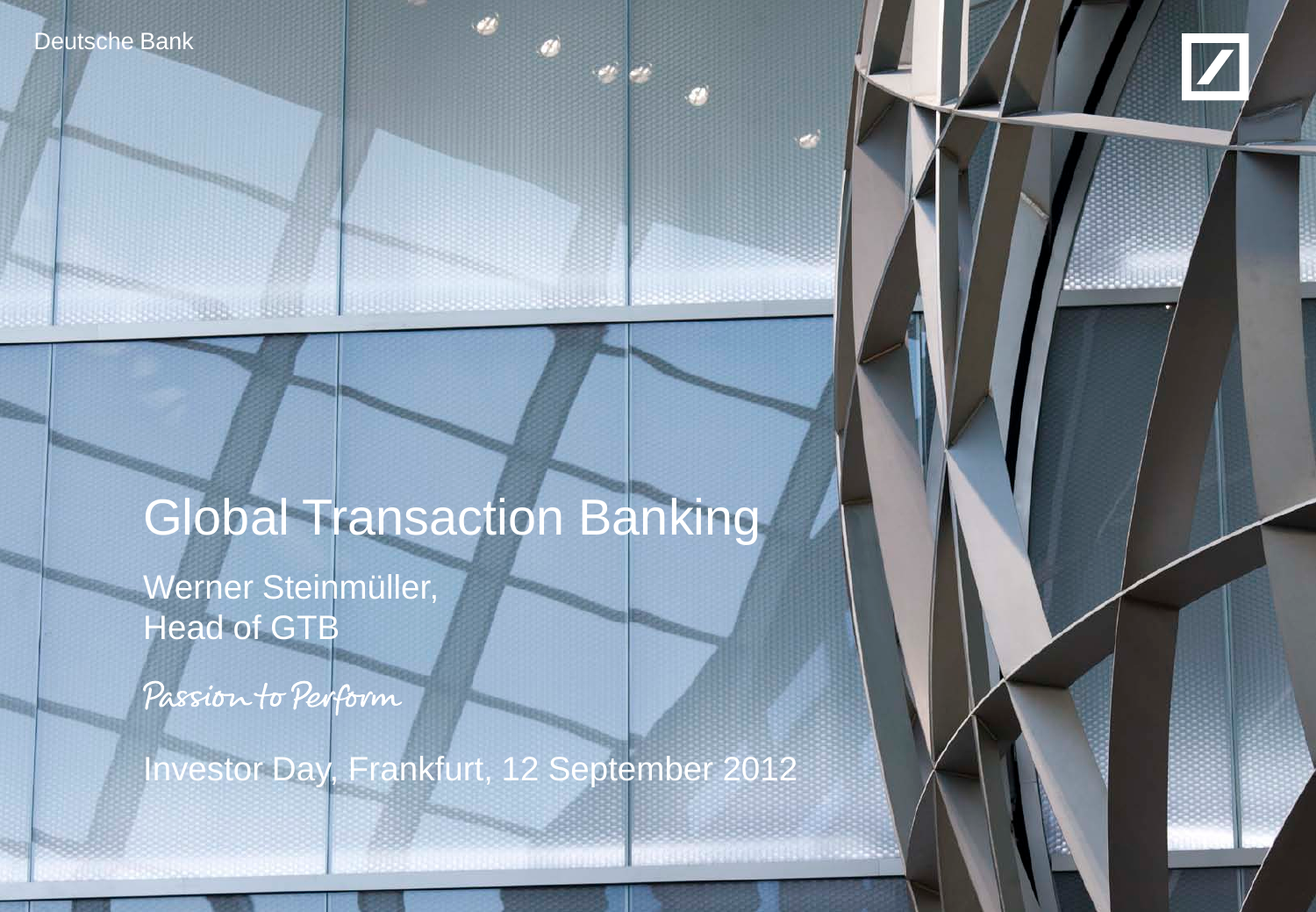## GTB overview



| Where we<br>are today    | Environment with notable headwinds, but also significant growth opportunities for well-<br>positioned transaction banks<br>Track record of consistent high performance based on a diversified global portfolio and a<br>solutions-oriented, volume-driven, scale business model<br>Prepared to continue GTB's profitable growth trajectory and gain market share based on a<br>unique set of capabilities                                                                  |
|--------------------------|----------------------------------------------------------------------------------------------------------------------------------------------------------------------------------------------------------------------------------------------------------------------------------------------------------------------------------------------------------------------------------------------------------------------------------------------------------------------------|
| Where we<br>aspire to be | Strengthened competitive positions in all strategic client segments, product areas and<br>markets<br>Solidified position as a critical pillar of Deutsche Bank Group<br>IBIT aspiration of EUR ~2.4 bn in 2015                                                                                                                                                                                                                                                             |
| How will we<br>get there | Continue to deliver on GTB's focused growth strategy, centered around clear target clients,<br>products and geographies:<br>Deepen relationships with existing and acquire new target clients<br>Invest in solutions, platforms and operational excellence<br>Continuously optimize business portfolio, resource utilization and global footprint<br>Drive synergies from closer collaboration with CB&S, AWM and PBC<br>Maintain strict cost, risk and capital discipline |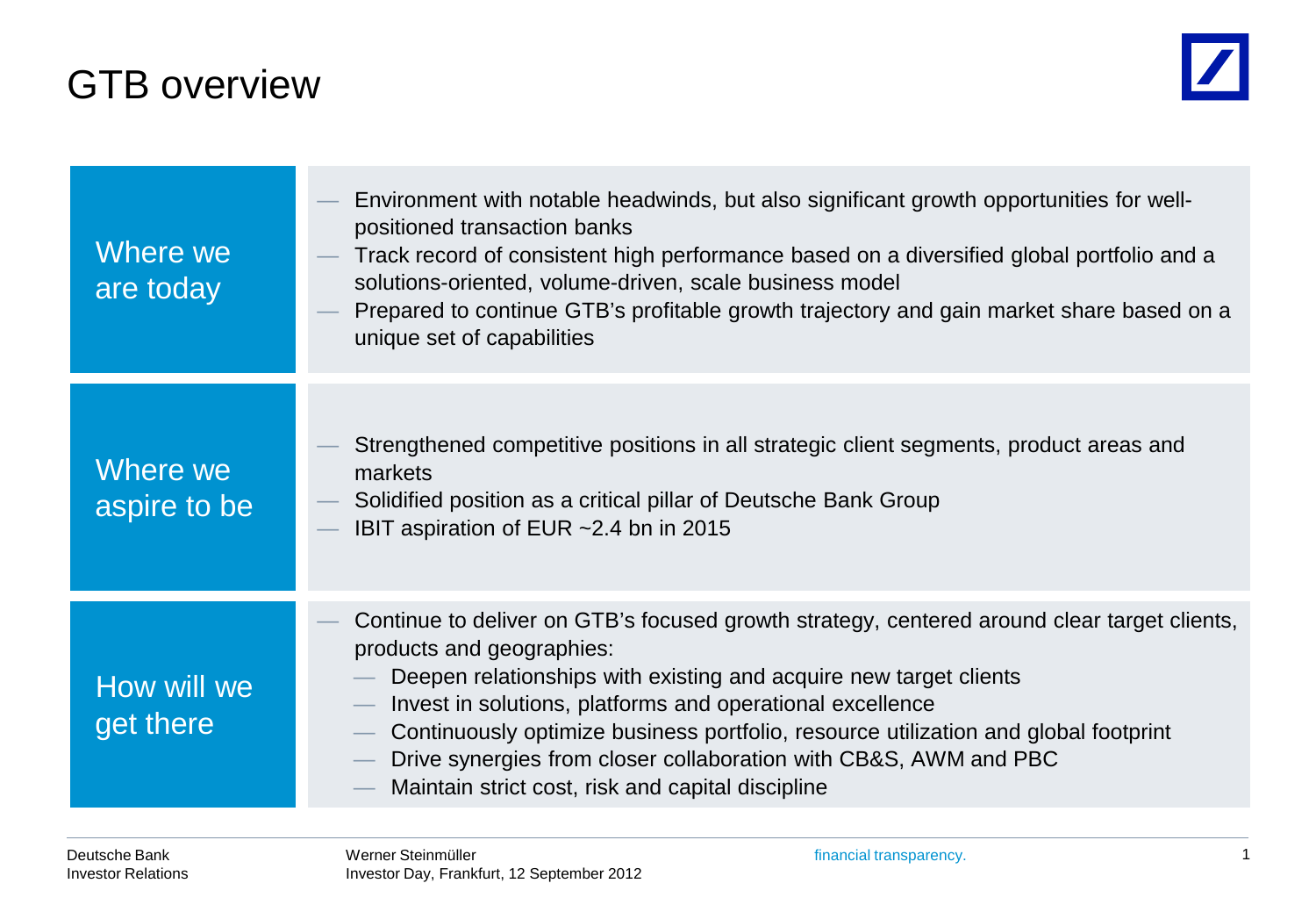

# In an environment with challenges and opportunities for well-positioned transaction banks …



#### Environmental trends **Impact on transaction banking models**

- Transaction Banking revenue pools expected to grow at  $7\%$  p.a.<sup>(1)</sup>
- Strong institutions profit from 'flight-toquality' dynamic
- Sustained low interest rate environment remains a drag on deposit-heavy models
- Robust emerging export economies support sustained transaction volume levels
- Significant efficiency opportunity from high-volume technology solutions
- Capital-efficient business model attracting investment
- Regulation driving client demand for innovative solutions

(1) CAGR 2011-2015, Oliver Wyman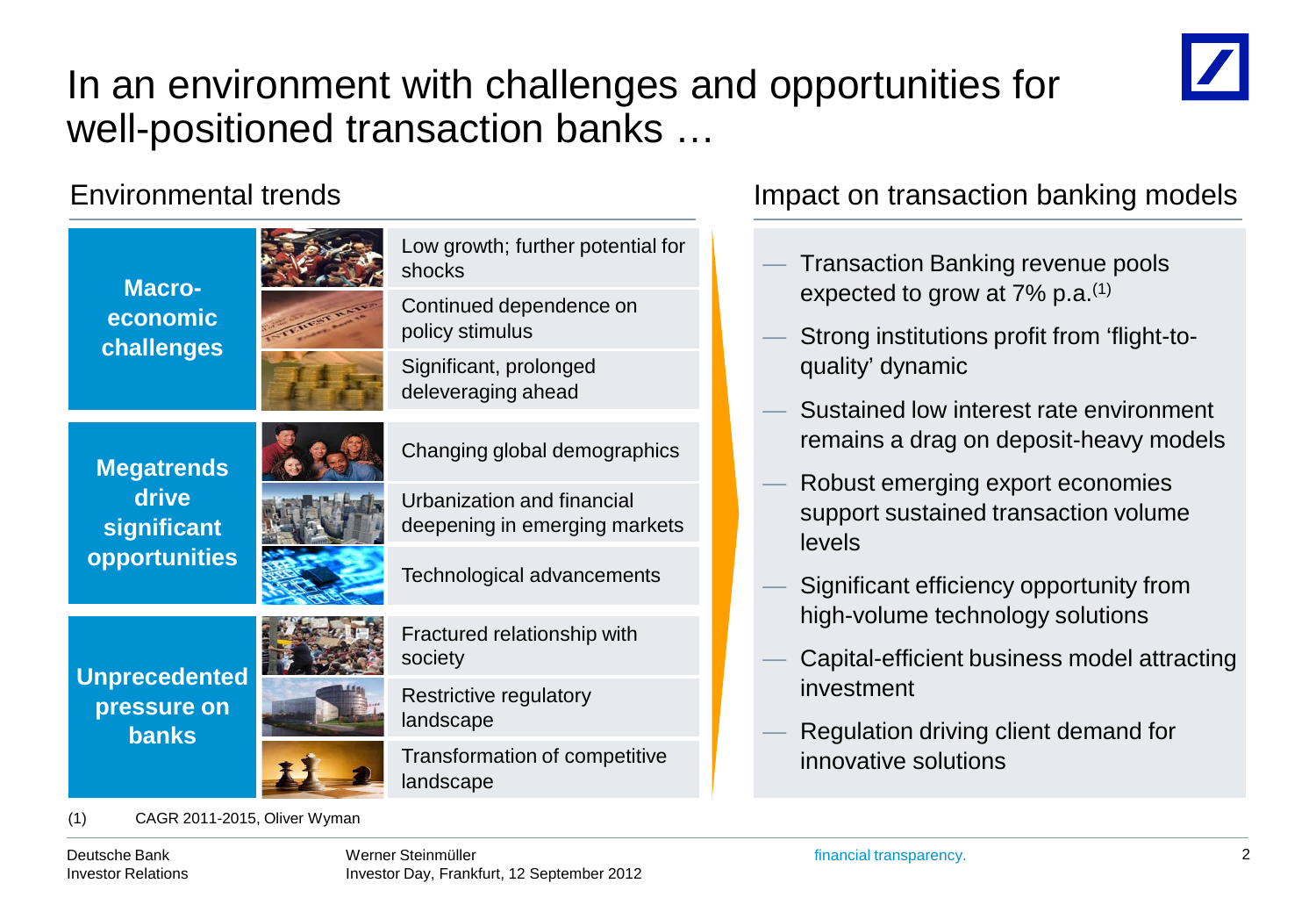# … GTB delivers strong and consistent performance across all major products and regions …

GTB revenues by product GTB revenues by region



EUR 0.5 bn in FY2011. Incl. these amounts y-o-y revenue growth in EMEA ex Germany is 3% Numbers may not add up to same totals due to rounding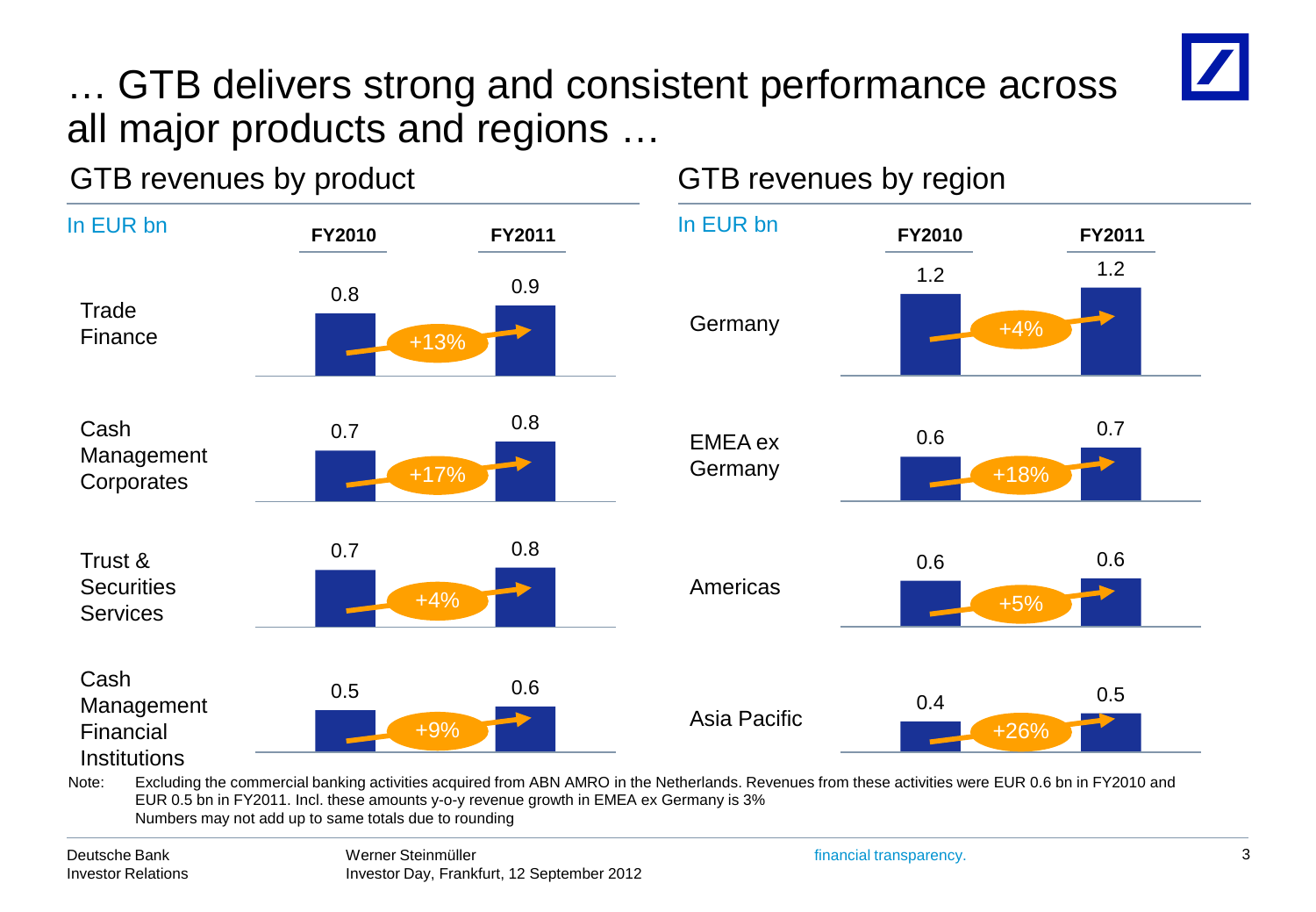# … based on a solutions-oriented, volume-driven, scale business model



**ILLUSTRATIVE**



Deutsche Bank Investor Relations

Werner Steinmüller **financial transparency**. Investor Day, Frankfurt, 12 September 2012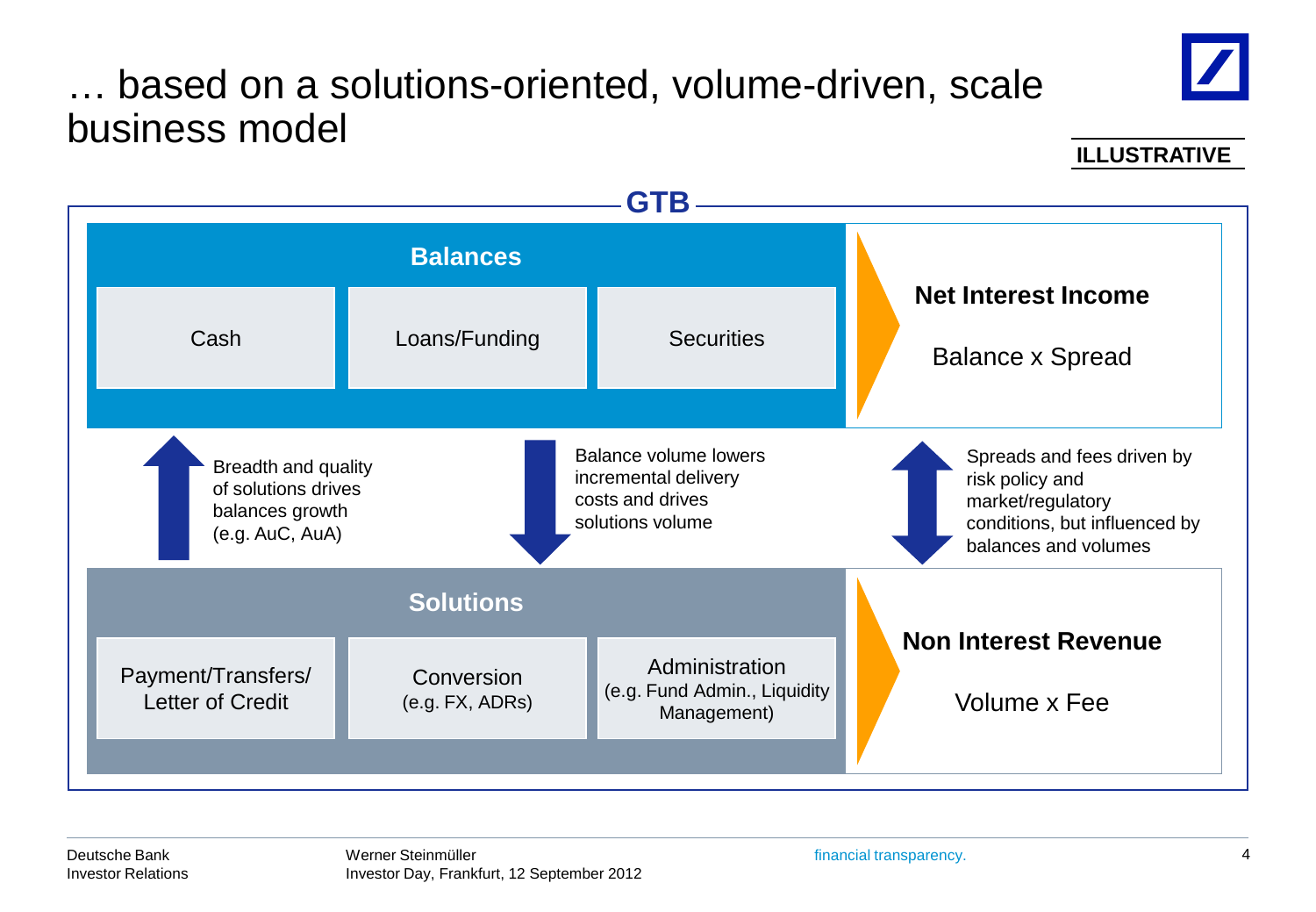

Growth business across the cycle, resilient to external shocks

Robust business model, well adapted to low-interest rate environment **2**

Strong geographical footprint with exposure to attractive growth regions **3**

Leading market positions in chosen businesses, on the back of best-in-class technology **4**

Proven execution track record with consistently attractive returns and low capital intensity

Strong new leadership team and closer integration to rest of DB

**5**

**6**

**1**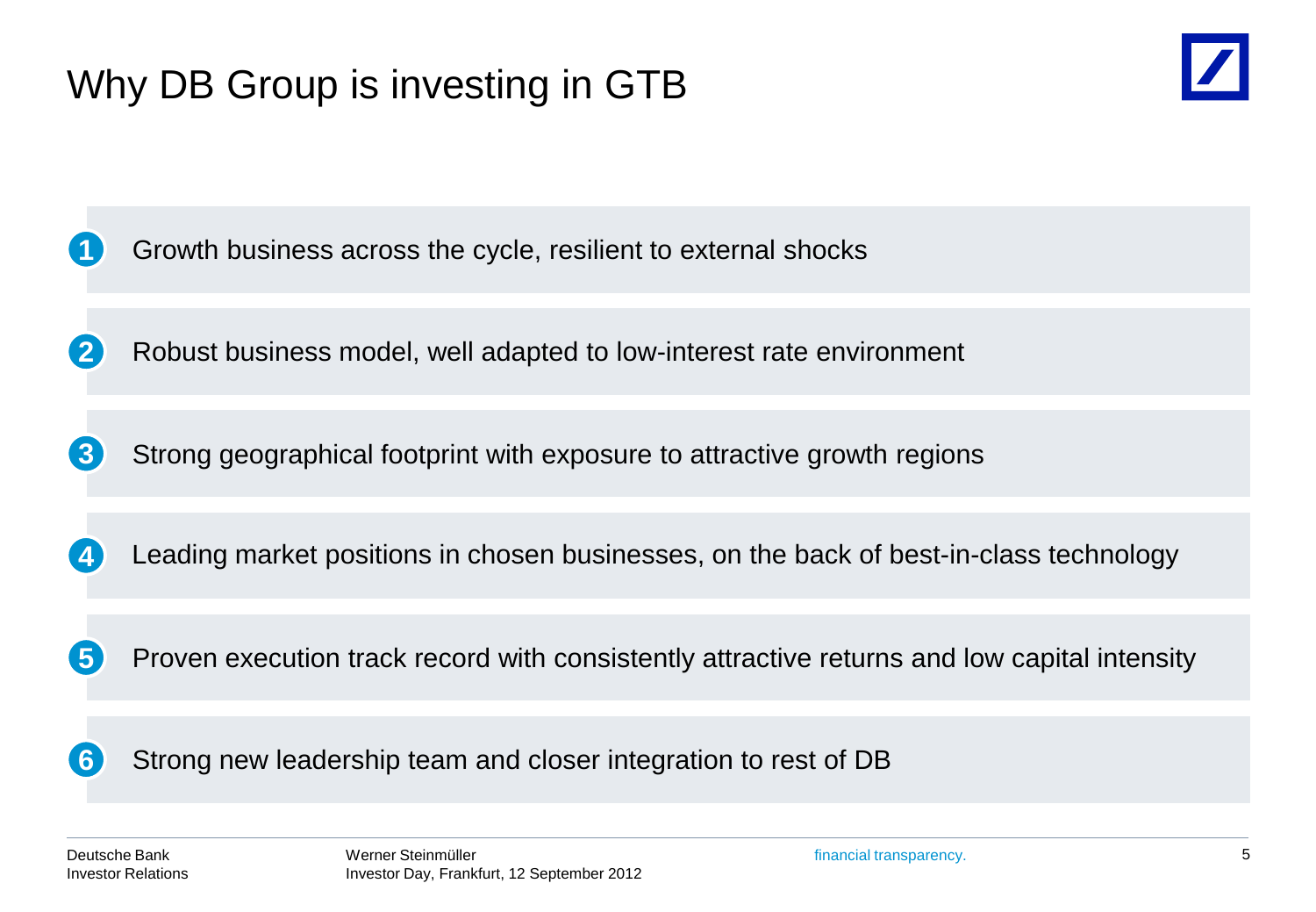# **1** Growth business across the cycle, resilient to external shocks

GTB revenues and income before income taxes



2008, 2007 based on structure as of 2009, 2008 based on structure as of 2010, 2009 based on structure as of 2011, 2010 – 2011 based on latest structure (1) Including coverage cost adjustment of EUR 0.2 bn, CIR is 69% for FY2011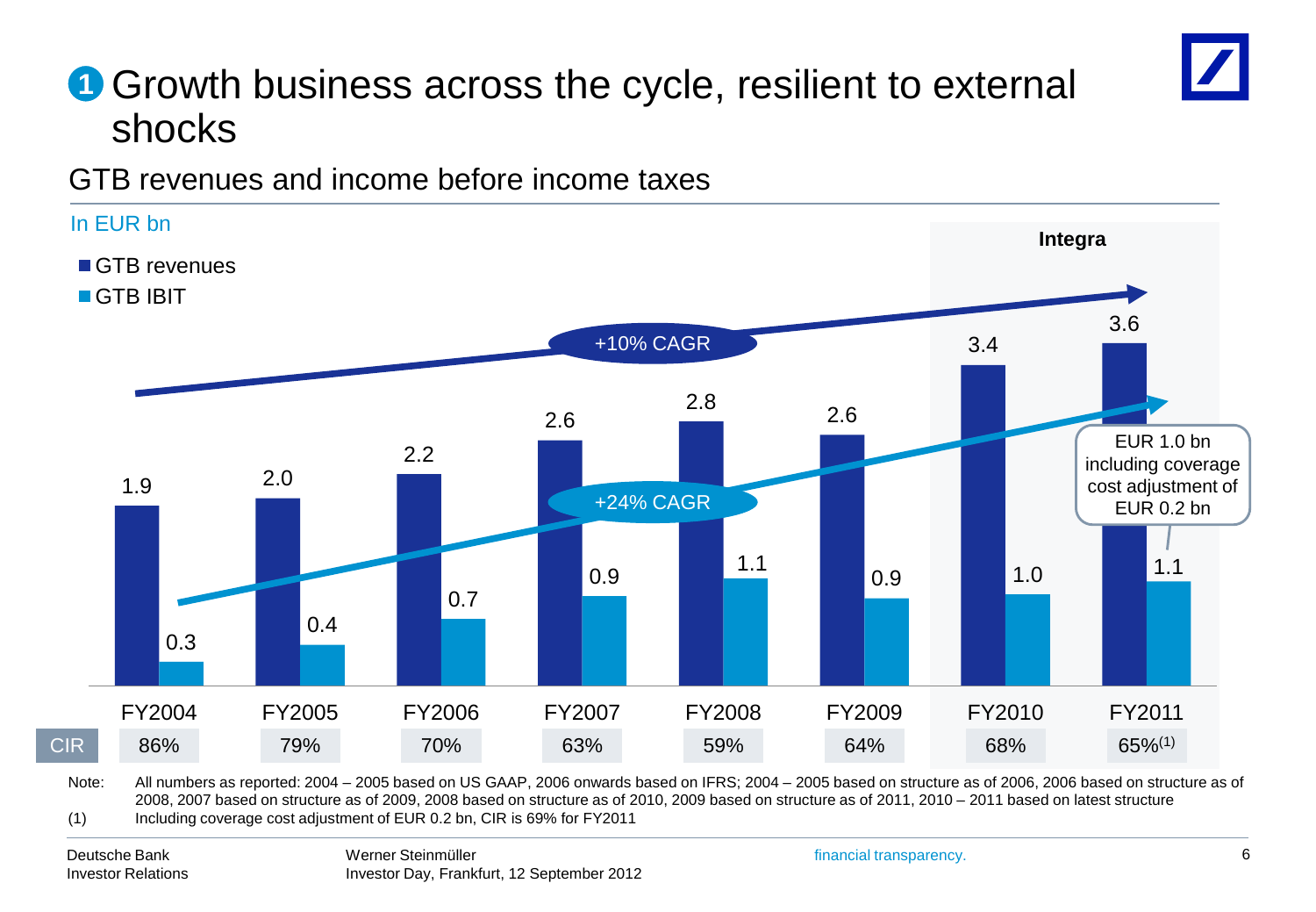# Robust business model, well adapted to low-interest rate **2** environment



(1) Includes net interest income of the commercial banking activities acquired from ABN AMRO Netherlands of EUR 0.3 bn in 2010 and EUR 0.4 bn in 2011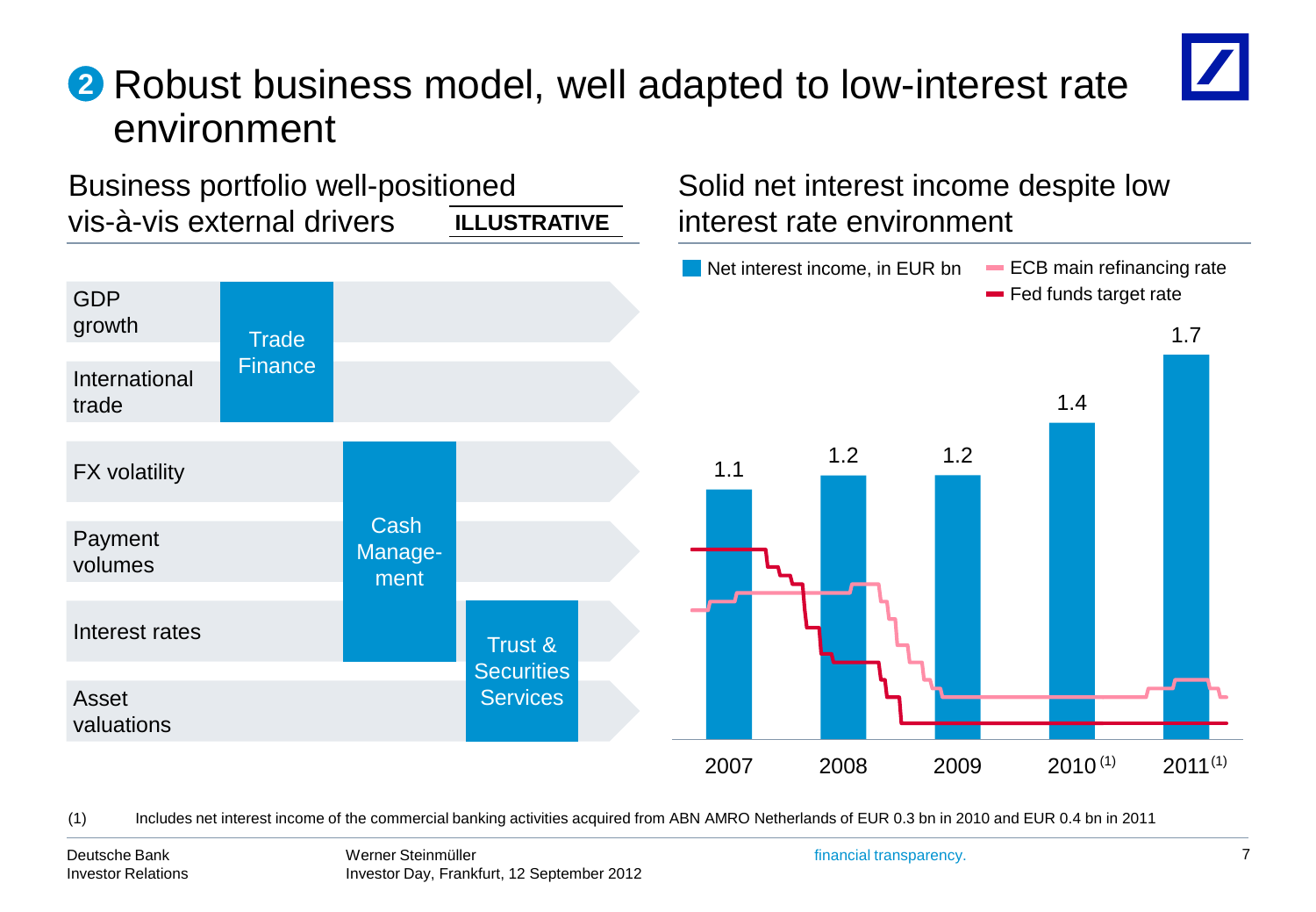# **3** Strong geographical footprint with exposure to attractive growth regions



### Global footprint

#### Key facts $(1)$

- 4,464 employees $^{(2)}$ present in 46 countries and jurisdictions
- Serving clients in more than 190 countries and jurisdictions worldwide
- More than 70% of revenues generated with non-German clients
- More than 70% of employees located outside of Germany

#### Diversified regional network



Note: Numbers may not add up due to rounding

- (1) As of June 2012
- (2) Full-time equivalent, at period end

(3) Approximately 10% of revenue processed and booked in Germany from EUR Clearing clients located outside Germany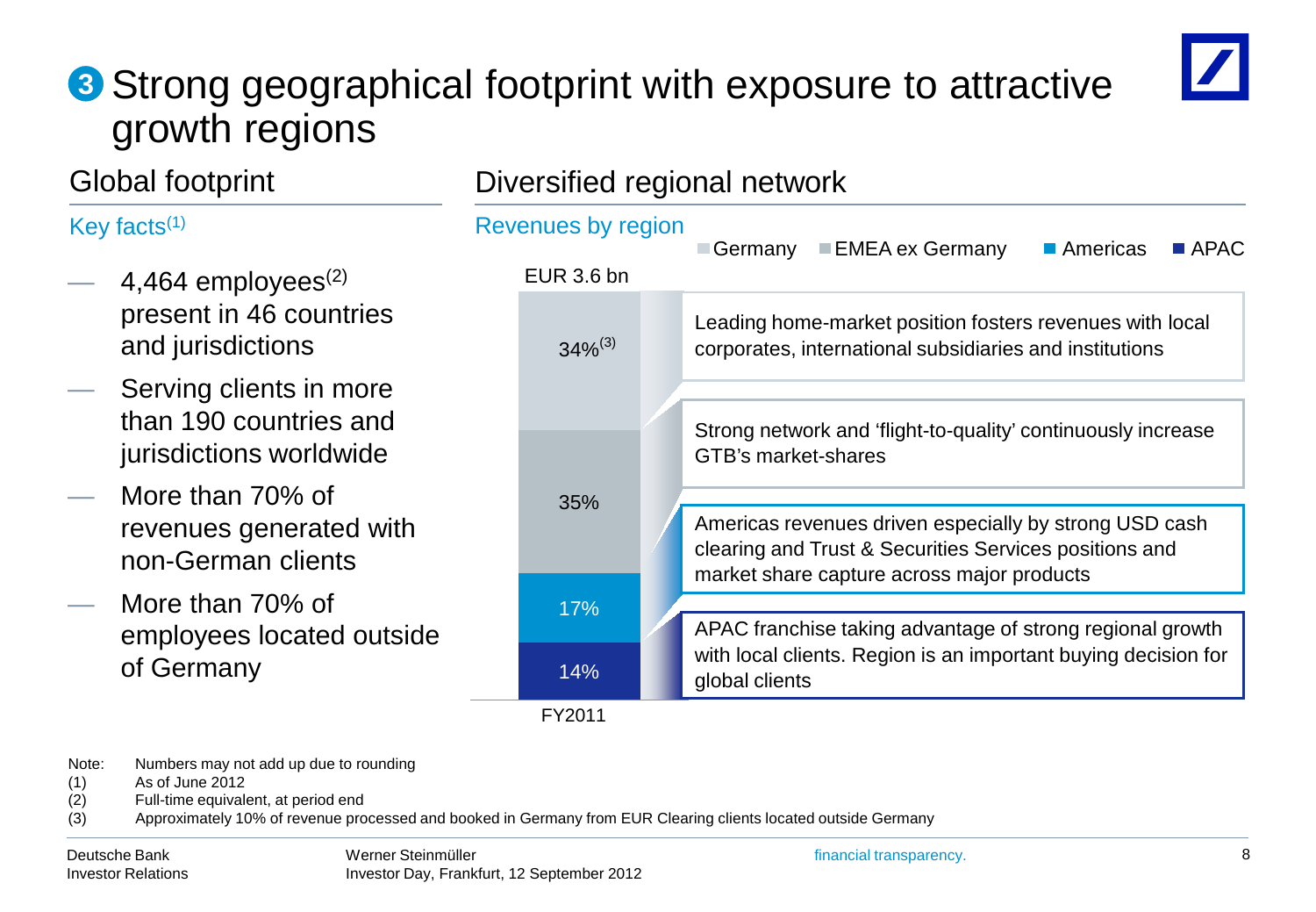# Case in point: GTB India **3**



#### Current position **Forward view** Forward view

- ~30% of GTB Asia-Pacific revenues; <30% CIR
- Coverage across  $+4,000$  locations<sup>(2)</sup>;  $+100$  FTE
- $-$  #1 in Custody: AuC of EUR  $\sim$  100 bn; amongst Top 2 foreign banks by value of  $RTGS^{(3)}$  processed<sup>(4)</sup>

#### Relative growth Relative growth Relative growth Relative Services and Relative Services and Relative Services





#### Awards



- **Best Transaction Bank** in India: 2011
- **Best Cash Management Bank** in South Asia: 2011
- **Best Domestic Custodian** in India: 2012
	- **Best Sub-Custodian** in India: 2012



— **Best International Trade Bank** in India: 2012

#### Key facts<sup> $(1)$ </sup> Aspiration  $(2011 - 2015)$



To be top 3 across all products in our chosen client segments, doubling our revenue base

Continued execution on focused growth strategy:

- Clients: deepen existing and acquire new target client relationships (including US MNCs)
- Products: commercialize our innovation (including local clearing infrastructure for clients in complex industry verticals), maintain our service excellence, and monetize opportunities created by market changes
- Platforms: ensure scalability and leverage our best in class risk management
- Partnership: CB&S, AWM and PBC collaboration

(1) As of 30 June 2012 (2) Including partner banking network (3) Real time gross settlement (4) Based on RBI report for July 2012 (5) Commercial Banking segment results in INR terms (Indian Rupee), as per locally published segmental reporting disclosures Source: Competitor financial reports, industry publications, and internal estimates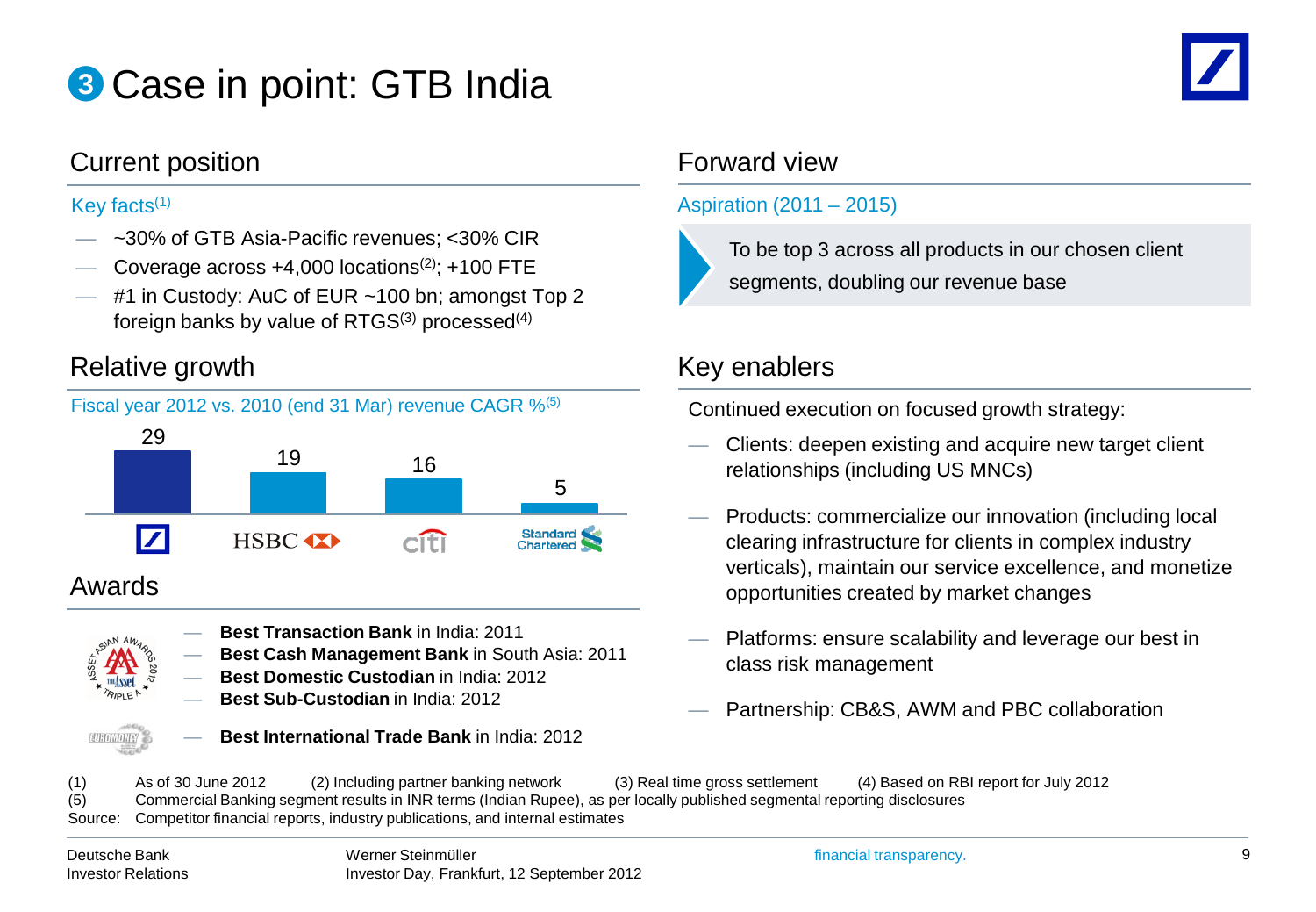# Leading market positions in chosen businesses, on the **4** back of best-in-class technology



### Innovation: The Autobahn App Market

— First app-based client offering in the financial services industry



— One-Stop-Shop: >100 services accessible via single entry point, e.g. Financial Supply Chain, Liquidity & Securities Portfolio Manager

### Scalability: Increasing transaction volumes

#### GTB, 2011 vs. 2007

| — Payments               | $>15\%$  |
|--------------------------|----------|
| $-$ Trade Finance        | $>30\%$  |
| — Asset Services         | $>50\%$  |
| $-$ Funds Administration | $>100\%$ |

### Recognition: Excellence awards



Deutsche Bank Investor Relations

# 23% 28% 2007 2011

17% 21%

+4 pp

Cash Management:

Leading market shares

Euro Clearing(1)

Trade Finance:

Export LCs Germany<sup>(2)</sup>

2007 2011

+5 ppt

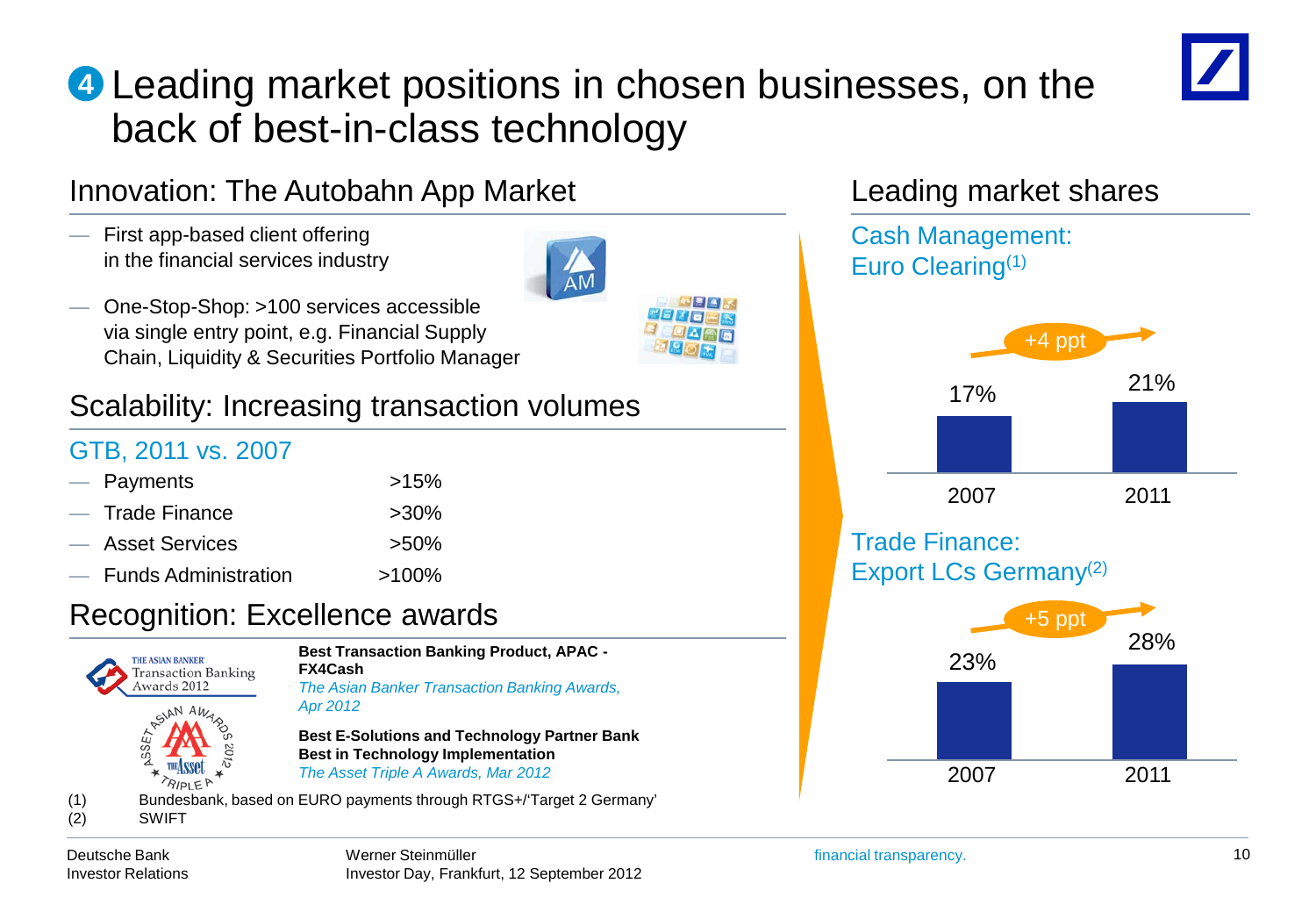# **5** Proven execution track record with consistently attractive returns and low capital intensity



#### High return portfolio and performance culture Attractive returns and low capital intensity

| <b>Cash</b><br><b>Manage-</b><br>ment<br><b>Trust &amp;</b><br>Sec. Serv. | High return/capital efficient businesses                                                                                                                                                                                                          |
|---------------------------------------------------------------------------|---------------------------------------------------------------------------------------------------------------------------------------------------------------------------------------------------------------------------------------------------|
| <b>Trade</b><br><b>Finance</b>                                            | Strict capital and risk discipline and active<br>management of capital consumption<br>Increased demand for innovative solutions<br>(e.g. Supply Chain Finance) substitutes<br>more capital intensive products and further<br>increases efficiency |
| <b>Commer-</b><br>cial<br><b>Banking</b><br><b>NL</b>                     | Performance and efficiency optimization<br>initiatives under way                                                                                                                                                                                  |



(2) Adjusted for deduction of EUR 0.2 bn coverage cost allocation to be reflected in new business reporting structure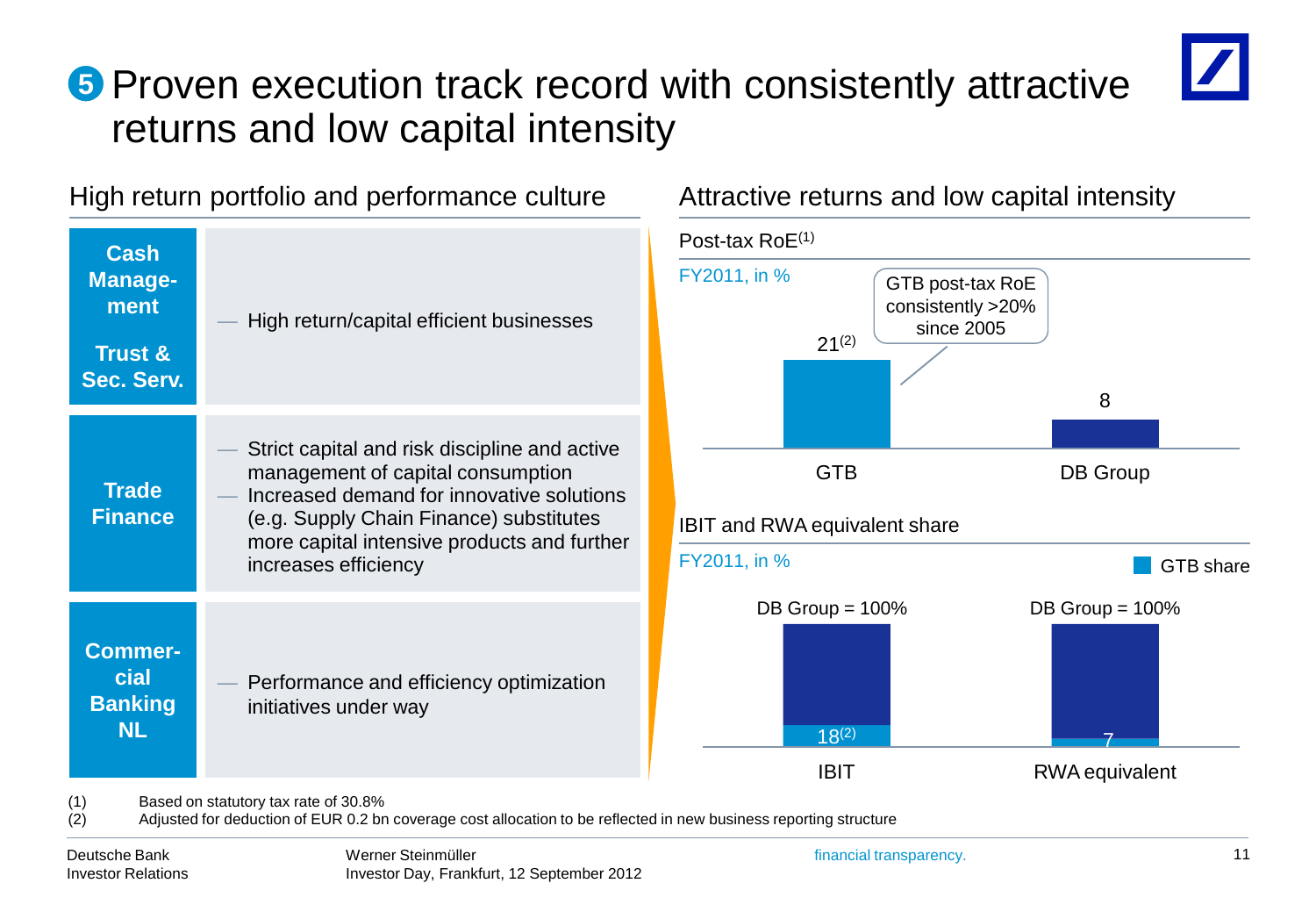# **6** Strong new leadership team and closer integration to rest of DB

### The GTB Executive Committee



Strong leadership team and integrated management structure position GTB for increased synergy capture within GTB and the rest of DB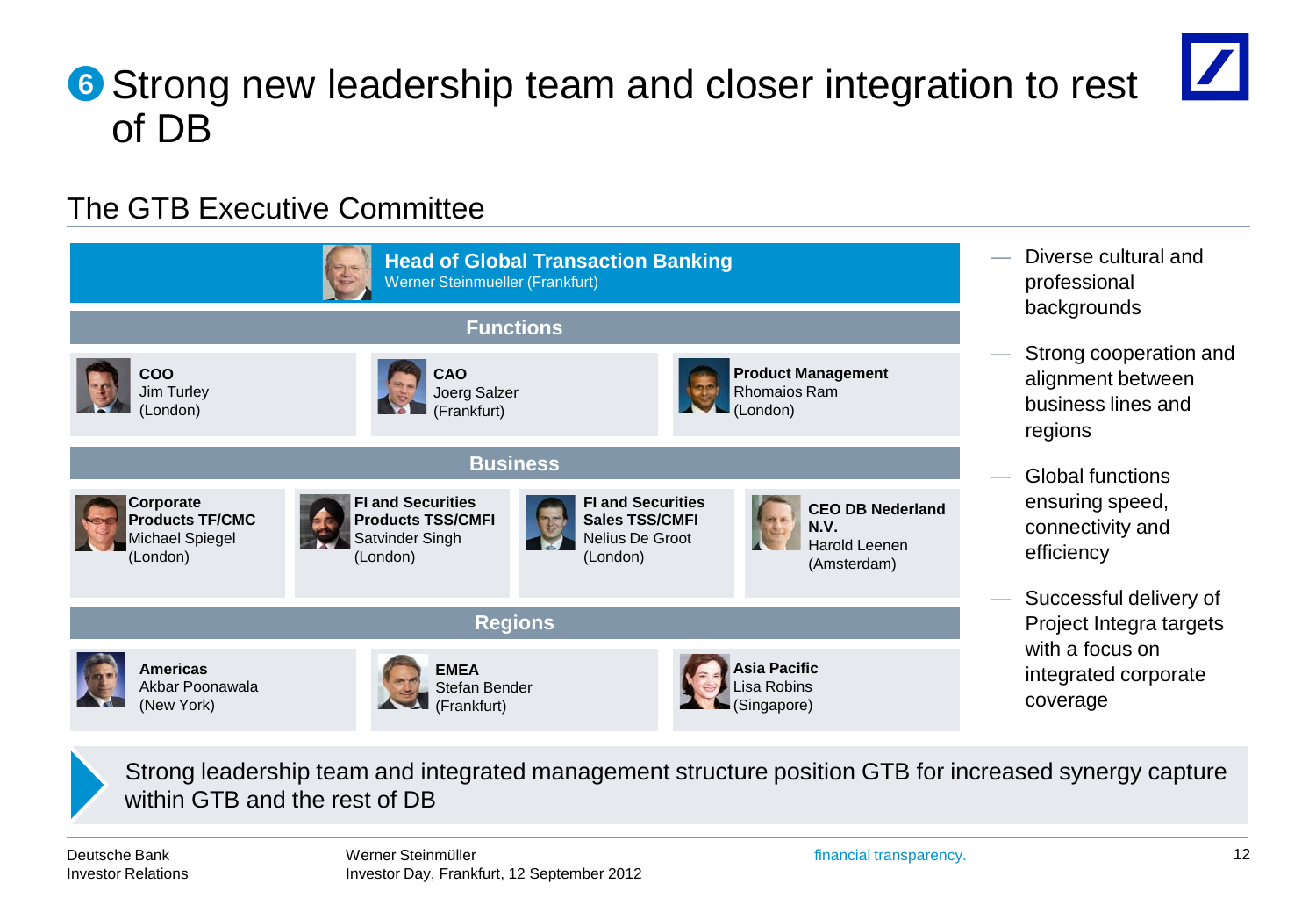# The way forward: We will remain focused on clearly defined target clients, products and geographies

### Our competitive span

| Globally<br>$\checkmark$<br>Germany & NL                | Financial<br><b>Institutions</b> | Non-Bank<br>Financial<br><b>Institutions</b> | Complex<br>Corporates | <b>MidCap Clients</b> |
|---------------------------------------------------------|----------------------------------|----------------------------------------------|-----------------------|-----------------------|
| <b>Trust &amp; Securities</b><br><b>Services</b>        |                                  |                                              |                       |                       |
| <b>Cash Management</b><br><b>Financial Institutions</b> |                                  |                                              |                       |                       |
| <b>Cash Management</b><br><b>Corporates</b>             |                                  |                                              |                       |                       |
| <b>Trade Finance</b>                                    |                                  |                                              |                       |                       |

### Key strategic priorities

- Deepen relationships with existing and acquire new target clients
- Invest in solutions, platforms and operational excellence
- Continuously optimize business portfolio, resource utilization and global footprint
- Drive synergies from closer collaboration with CB&S, AWM and PBC
- Maintain strict cost, risk and capital discipline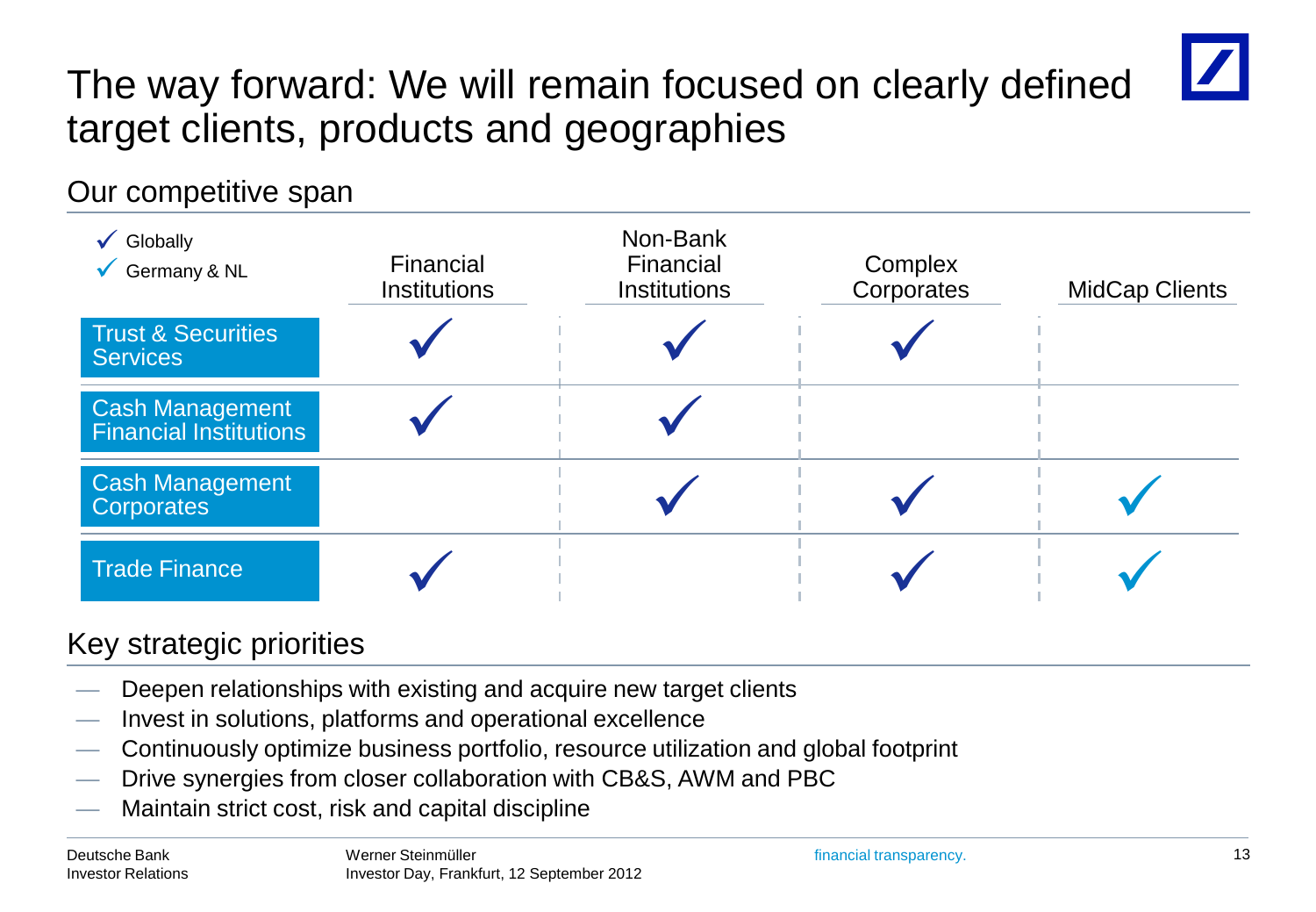# We have a clear roadmap to double our profitability



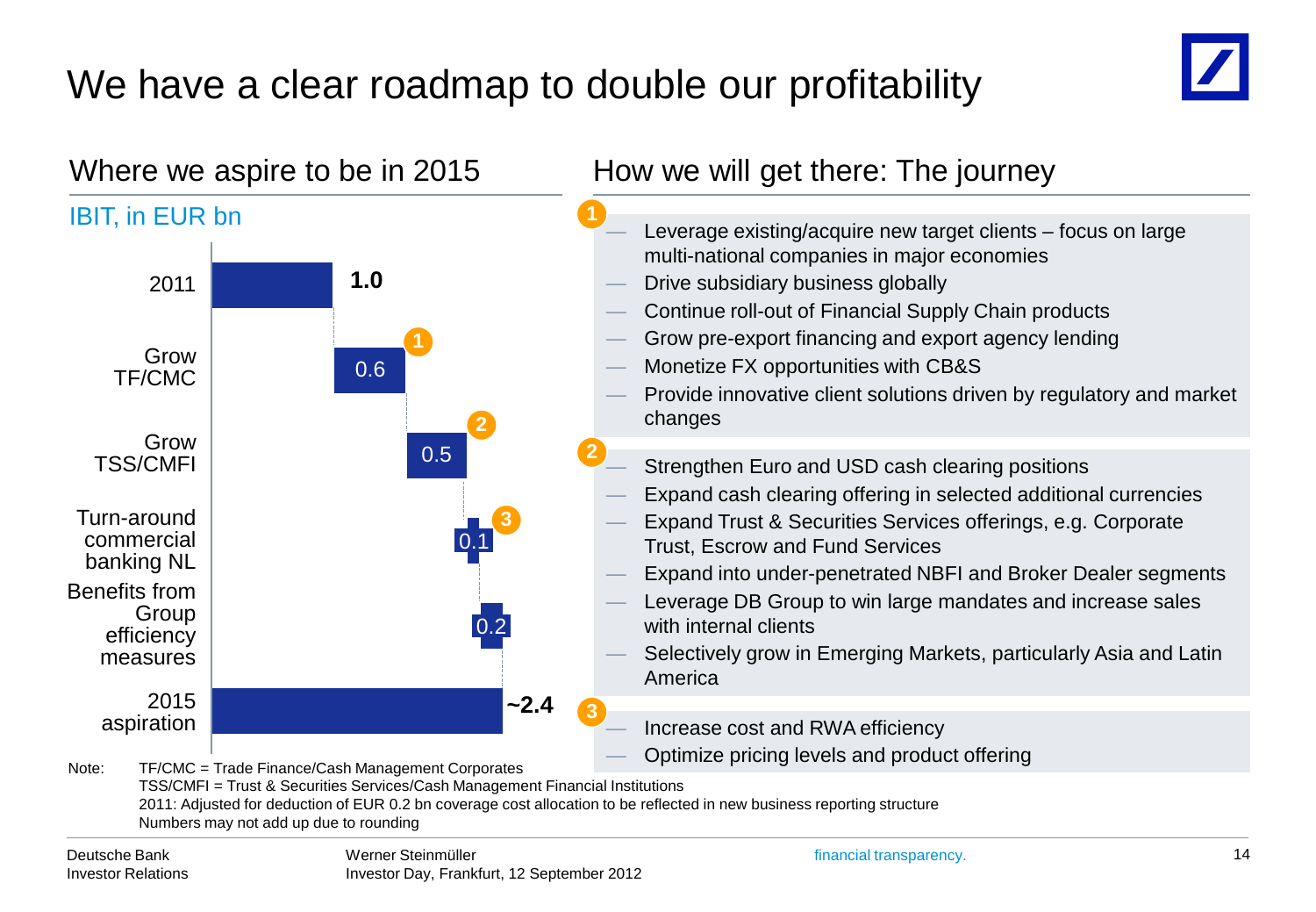# We will invest in scale



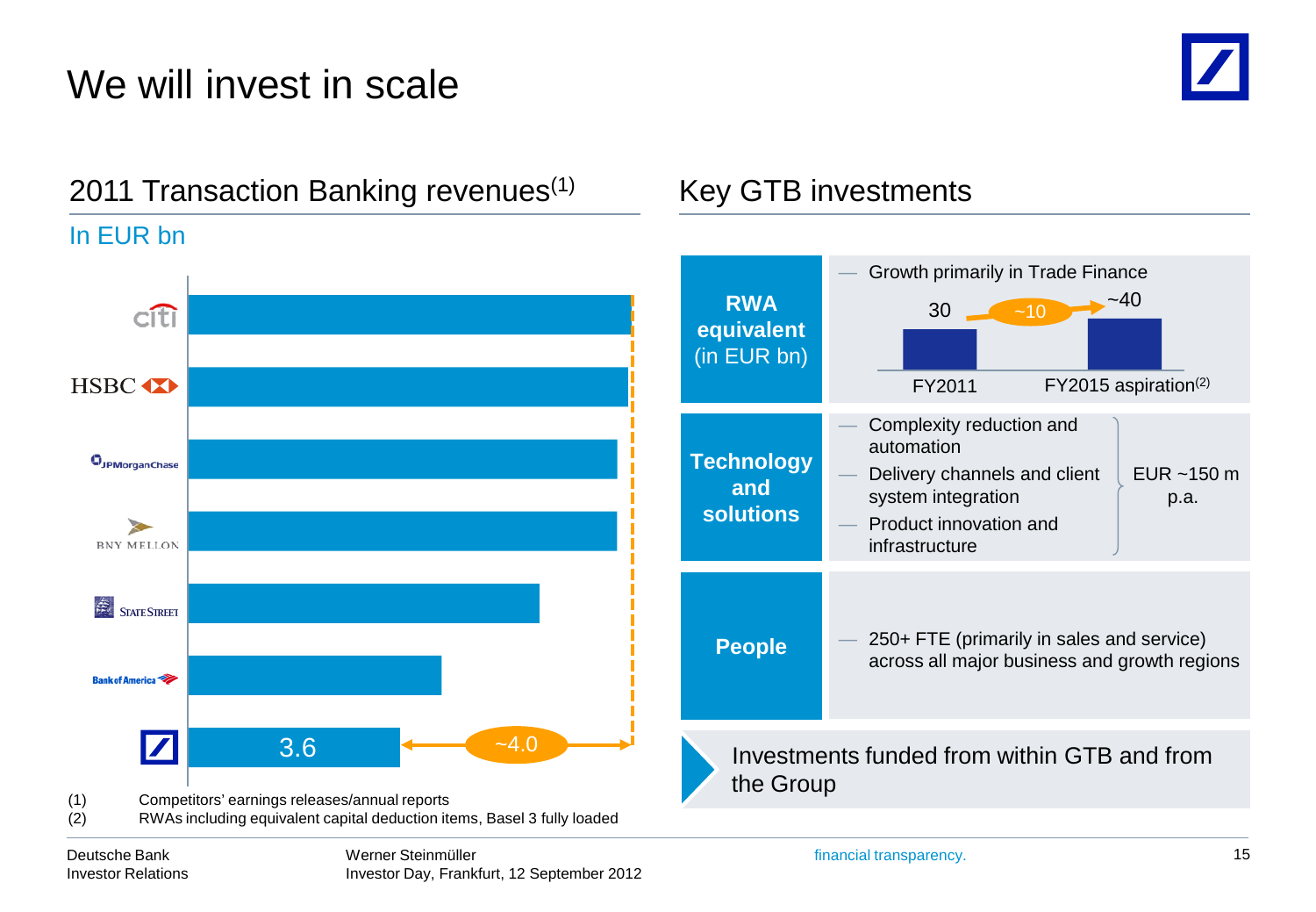



Gaining market share in all regions … … and across major products

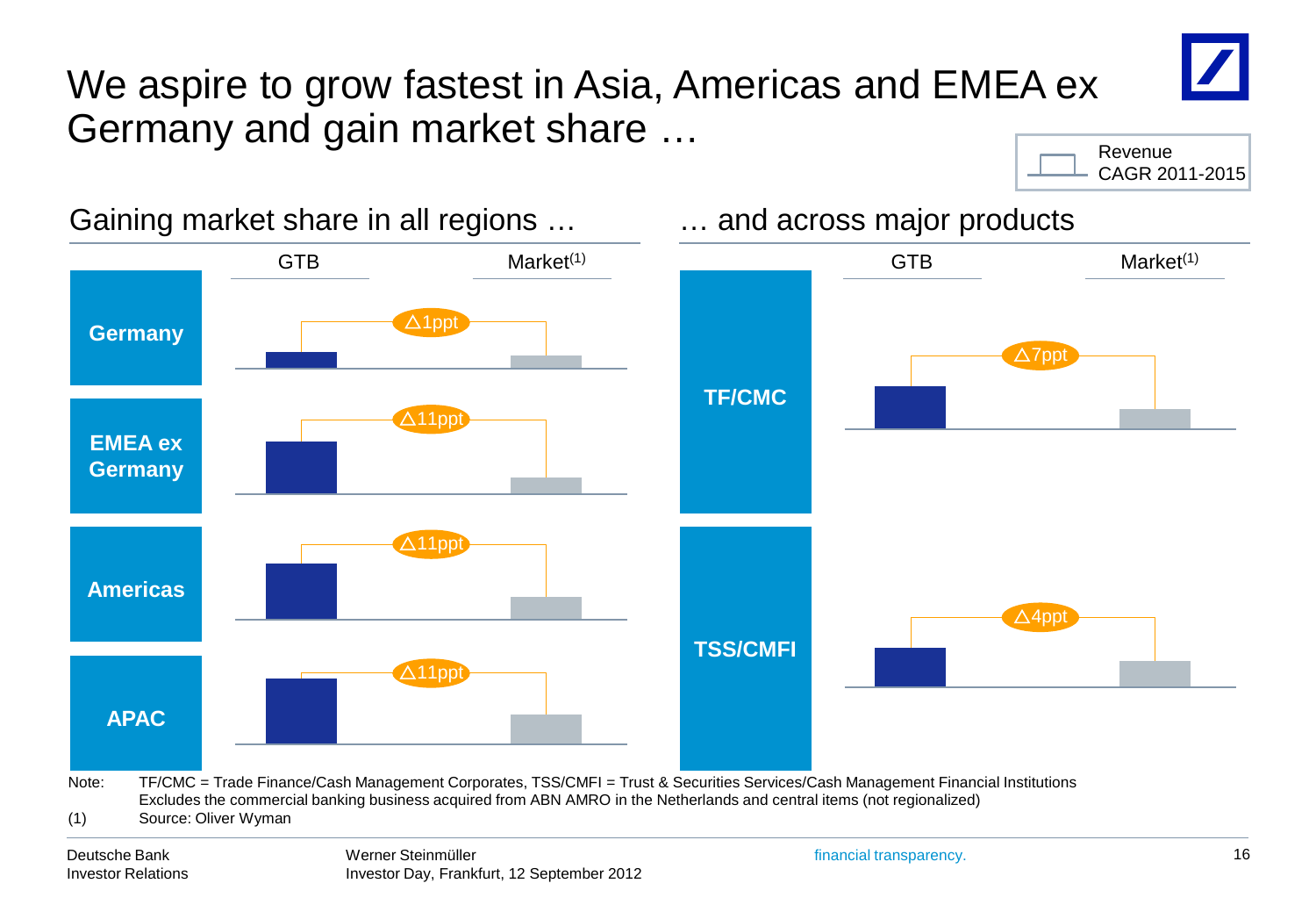# … and thereby optimize our global portfolio further



**ILLUSTRATIVE**

Realigning our regional portfolio to high growth regions ...

#### Revenue share

... while maintaining our balanced product portfolio



Revenue share

Note: TF/CMC = Trade Finance/Cash Management Corporates, TSS/CMFI = Trust & Securities Services/Cash Management Financial Institutions TF/CMC incl. the commercial banking business acquired from ABN AMRO in the Netherlands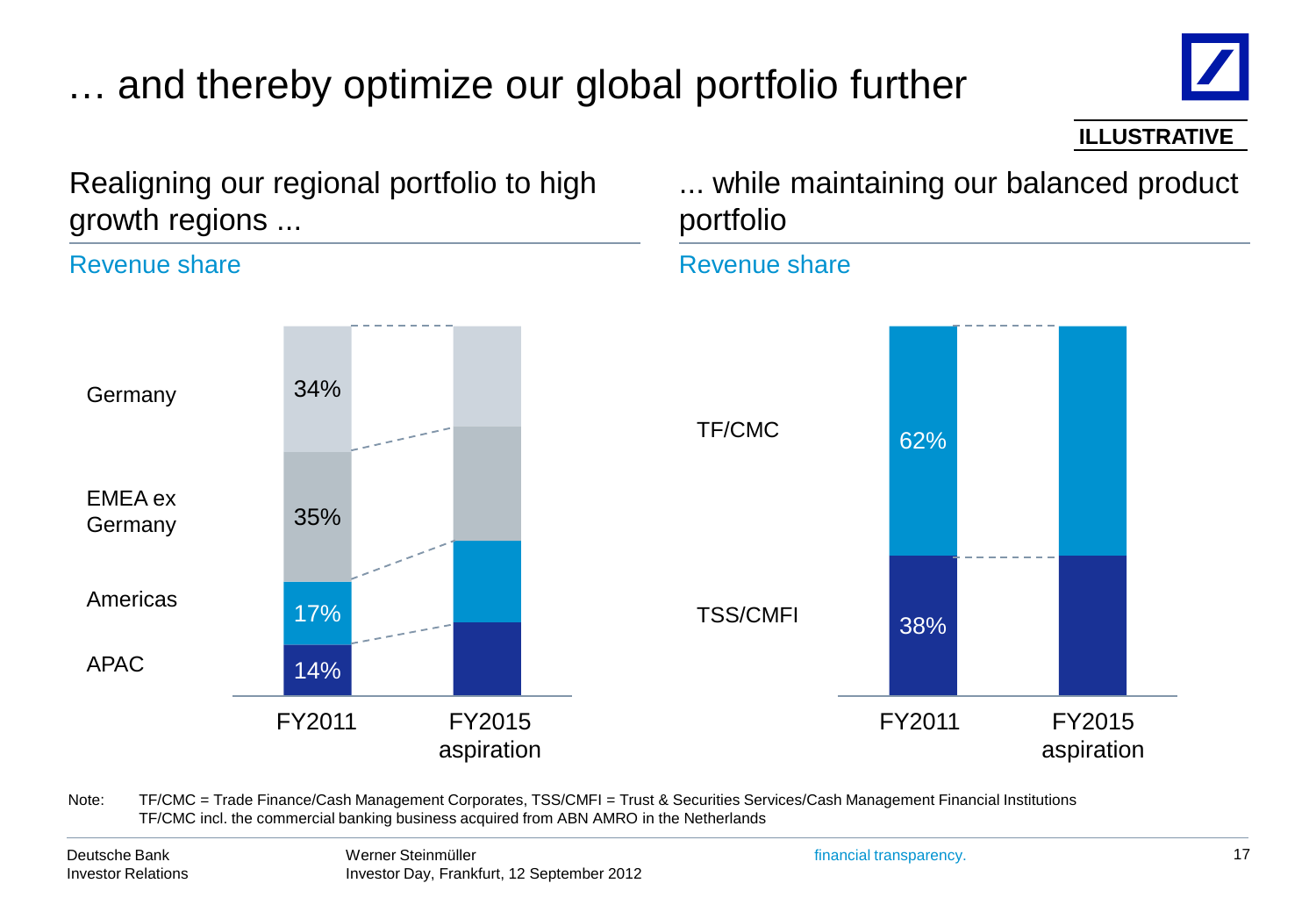# Key take-aways



The external environment remains uncertain, but offers significant growth opportunities for well-positioned transaction banks

Within this uncertainty, GTB has delivered strong and consistent performance across the cycle based on a solutions-oriented, volume-driven, scale business model

GTB is well-placed to continue on its profitable revenue growth path, across all major regions and products, based on a unique set of capabilities

We will maintain our strategic focus on clearly articulated target clients, products and geographies

We aspire to double our profitability on the back of defined strategic initiatives and targeted investments in scale, technology, solutions and people

We will fund our growth from within GTB and from the Group and maintain strict cost, risk and capital discipline